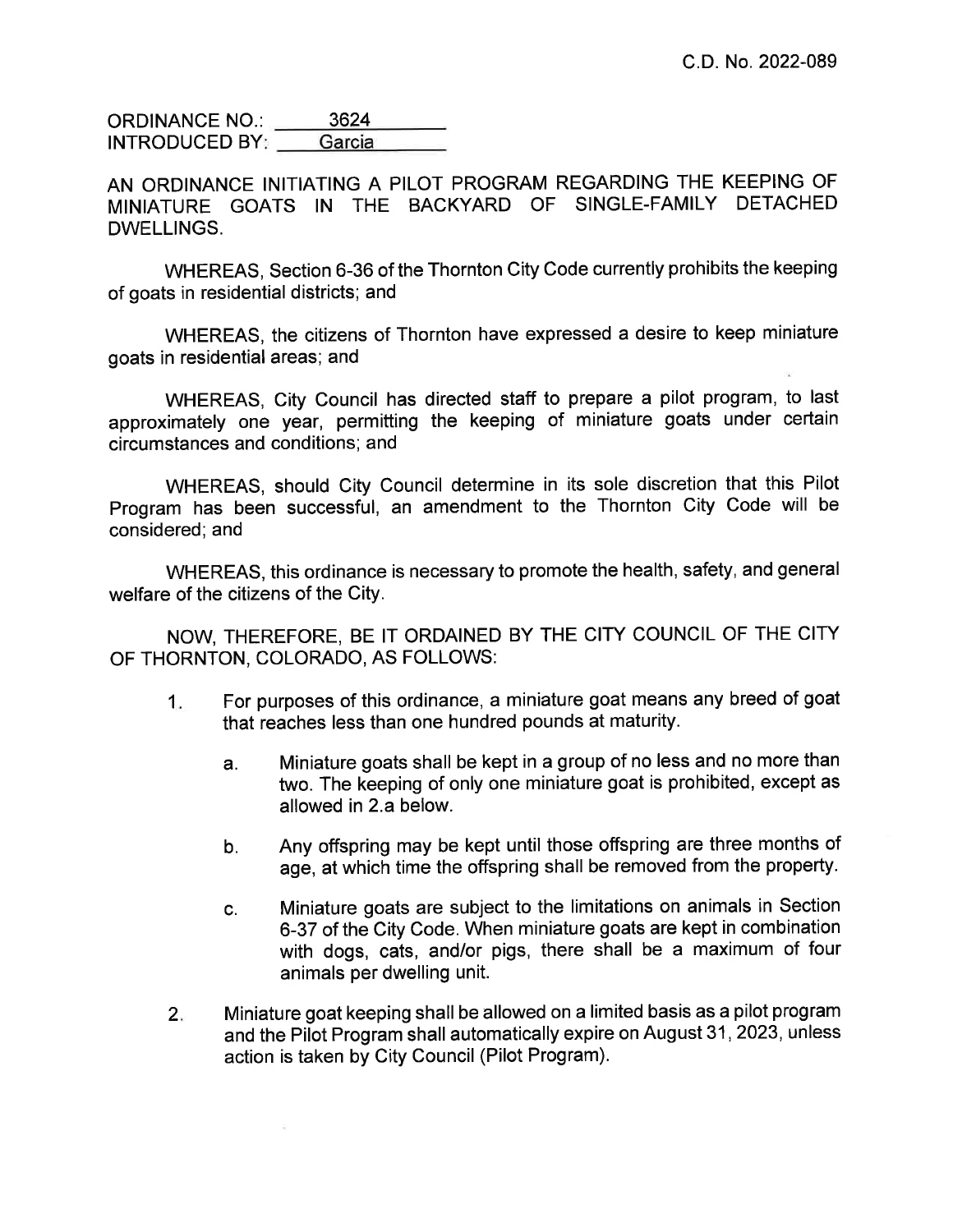- If City Council declines to amend the City Code to allow the keeping a. of miniature goats at the expiration of this Pilot Program, those miniature goats permitted during the Pilot Program will be allowed to remain within the City until their passing. Deceased miniature goats may not be replaced, and a single miniature goat may be kept in this circumstance until its passing.
- The owner(s) of any miniature goats that remain within the City at the b. expiration of this Pilot Program shall remain subject to the requirements of this ordinance regarding notice of any change of residence within the City and subsequent inspection thereof, as well as all shelter and goat requirements contained below during the lifetime of the miniature goat.
- Miniature goats are only permitted on lots developed with Single-Family  $3.$ Detached dwellings, unless located in an approved planned development district that prohibits the keeping of miniature goats. This requirement shall not apply to goats kept in accordance with Section 6-36(b) of the City Code regarding agricultural, residential estate, and preservation/revitalization zoning districts.
- It shall be unlawful for any person to possess, harbor, keep, maintain, or 4. allow miniature goats in the City without a permit issued pursuant to this ordinance. Permit applications and information on the permitting process shall be available on the City's website.
- $5.$ Permit Requirements.
	- A maximum of twenty (20) permits shall be issued during the term of a. the Pilot Program.
	- One permit shall be required for each property where the miniature  $b_{\rm m}$ goats will be kept. No more than one permit shall be issued per location.
	- Complete initial applications will be accepted and tracked on a first C. come, first served basis based on the date and time submitted.
		- To be considered complete, the initial application must include i. all items listed in 5.d.i, below, including the application fee.
		- If there are fewer than 20 approved or pending permits at the iï. time of acceptance, the applicant will be notified of permit availability. If there are 20 or more approved or pending permits, the applicant will be placed on a wait list based on the date and time of the application submittal (Wait List).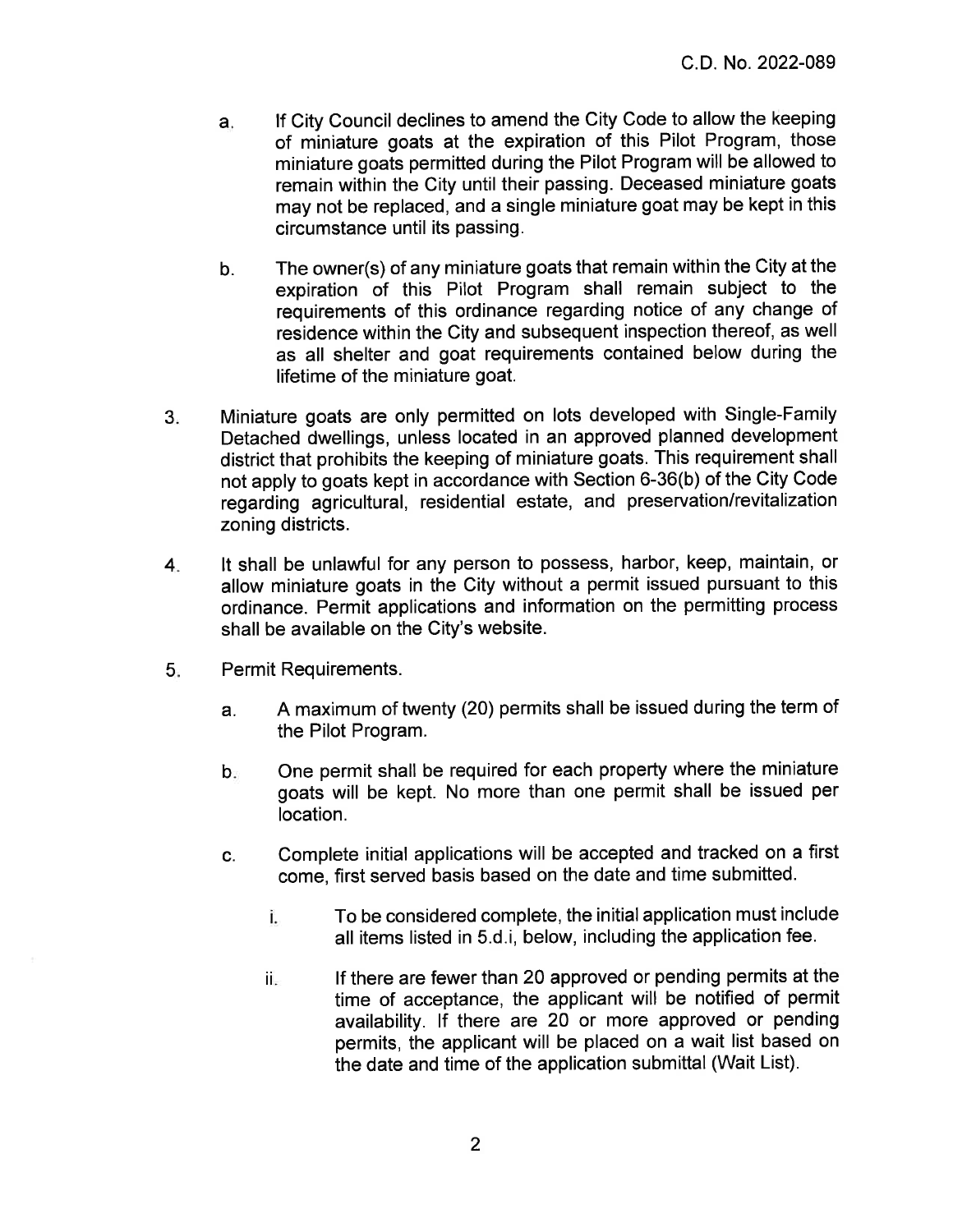- Applicants have three weeks from the date of notification to iii. prepare their property for keeping miniature goats and notify the City that they are ready for the required inspection. If requested by the applicant, additional time may be granted at the City's discretion, if no other applicants are on the Wait List. The extended time shall not exceed one month from the conclusion of the initial three-week period, and only one extension may be granted.
- iv. At the time of inspection, if the property is compliant with all requirements of this ordinance, a permit for keeping miniature goats will be approved.
- At the time of inspection, if the property is not compliant with  $V_{\pm}$ all requirements of this ordinance, the applicant shall have three weeks to correct any concerns and notify the City that they are ready for the required re-inspection. If requested, the applicant may be granted additional time for compliance, at the City's discretion, if no other applicants are on the Wait List. The extended time shall not exceed two months from the date of the initial inspection, and only one extension may be granted.
- If the inspection process is not successfully completed and a vi. permit is not approved within the specified times in 5.c.v, the application shall be considered suspended and the next pending applicant on the Wait List shall be notified to proceed. Suspended applications will not be considered further, and the applicant must submit a new initial application if they desire to proceed with the permitting process. Applicants resubmitting a permit application within six months of the original application date are not required to pay an additional application fee.
- The application and permit issuance process requires the following: d.
	- Initial application. Submit an initial application for a miniature i. goat permit, on a form provided by the City, including the following information:
		- $1.$ The name, address, and telephone number of the applicant. The applicant shall own and reside on the subject property, or shall have the right to possession and control of the property if the property is leased.
		- $2.5$ A site plan of the property, including the proposed location of the shelter(s). The site plan shall include the dimensions of the goat shelter, the dimensions of the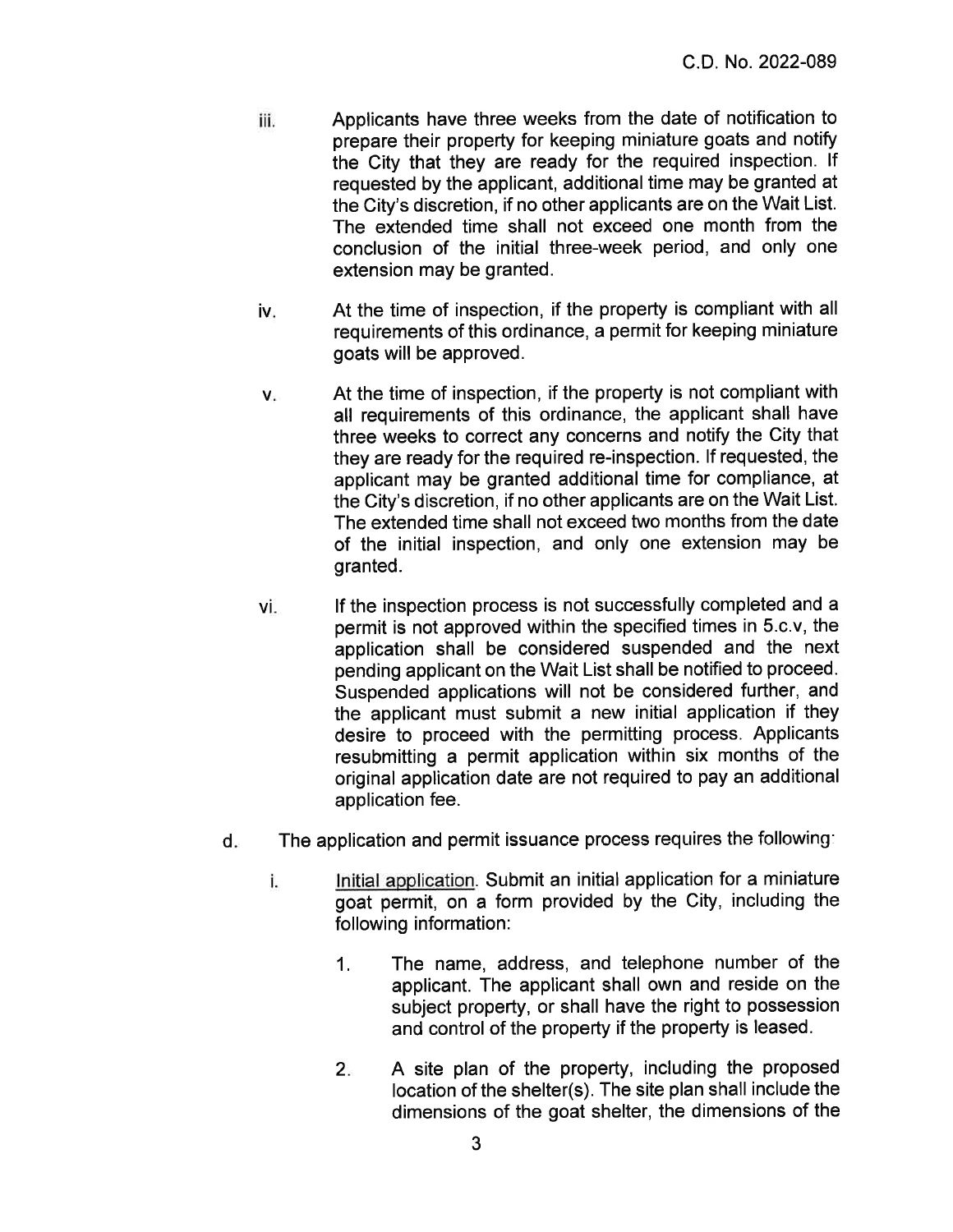outdoor space made available to goats, and the distance of the shelter and any fencing from the property lines.

- $3<sub>1</sub>$ If the applicant is not the owner of the subject property. a statement of approval signed by the owner of the property.
- $4.$ A signed statement from the applicant that they will comply with the provisions and requirements of this ordinance.
- $5<sub>1</sub>$ An application fee of \$150. This amount is applicable only during this Pilot Program.
- ii. Property inspection. The property shall be inspected by the City to verify all ordinance requirements are met, including but not limited to the shelters to be provided, the enclosures, etc. If the property meets the requirements of this ordinance, a miniature goat permit shall be approved and issued.
- The permit is non-transferrable and shall be specific to the permit  $e_{\cdot}$ holder, the specific miniature goats acquired, and the property.
	- i. If the permit holder moves to a new property within the City. they shall provide notice to animalcontrol@thorntonco.gov, or in writing delivered in person to Thornton Animal Control, located in the Thornton Police Department facility at 9551 Civic Center Drive. The new property shall be subject to a new inspection to ensure the new location meets the requirements of this ordinance.
	- Once the permit is approved and issued, the permit holder ii. submit a photo of the miniature goats shall animalcontrol@thorntonco.gov or in person at the same location as above within fourteen days of acquisition of the miniature goats for future identification purposes. If a miniature goat is replaced during the Pilot Program, a photo of the new miniature goat shall be submitted as required in this paragraph.
- 6. **Shelter Requirements.** 
	- The goat shelter must be in the rear yard of the residential property  $a_{\cdot}$ and must be set back a minimum of five feet from the property lines.
	- $b.$ The shelter must provide a minimum of 50 square feet of indoor space, but shall not exceed 120 square feet.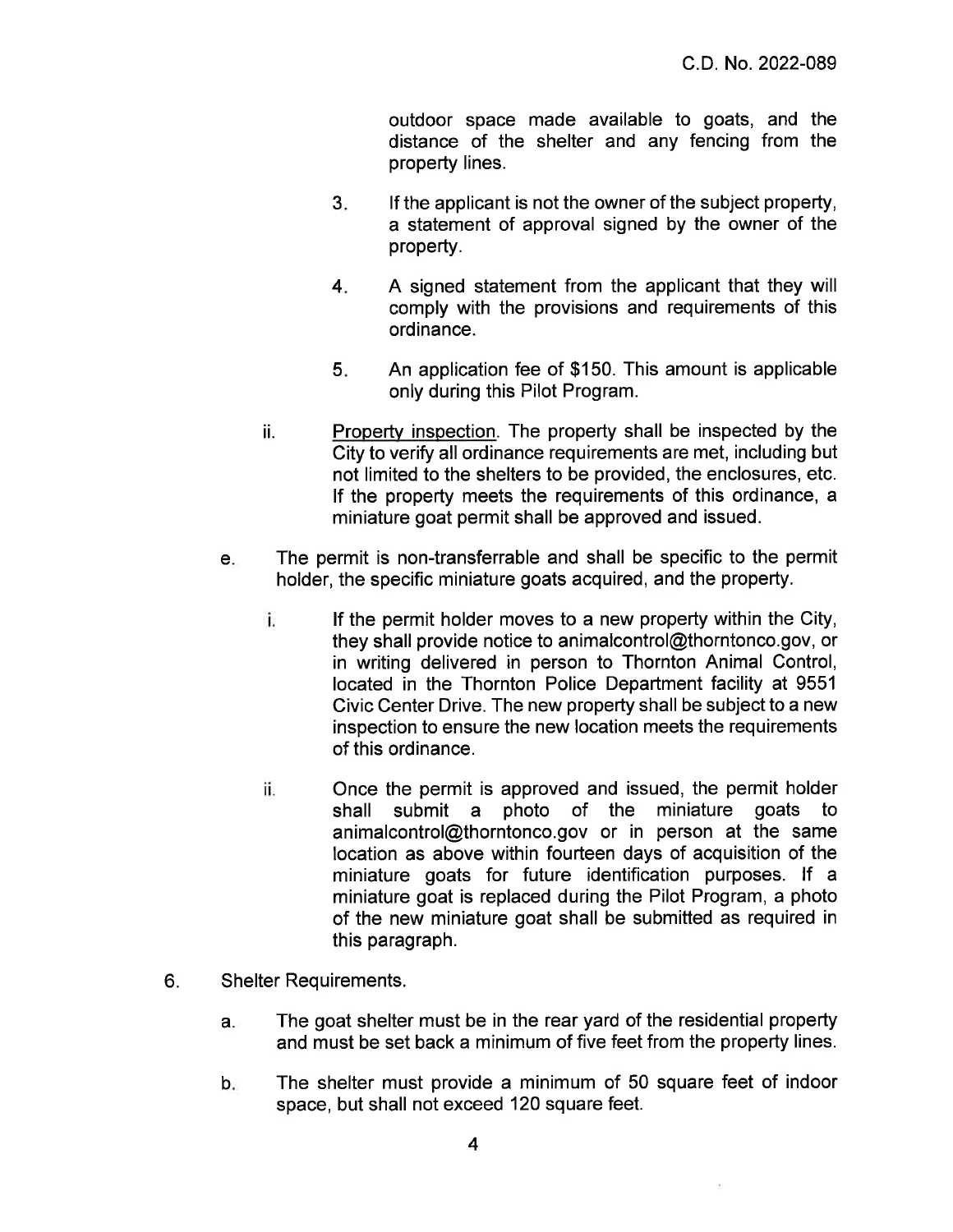- There shall be a minimum of 300 square feet of outdoor space  $\mathbf{C}$ accessible to the miniature goats.
- d. The miniature goat shelter shall be covered and predator-resistant, with proper ventilation, and shall be designed to be easily accessed, cleaned and maintained. It shall provide adequate shelter from inclement weather conditions, including protection from sun, wind, rain, snow, hail, and extreme temperatures.
- All miniature goats shall be closed inside the shelter from dusk to  $e_{\alpha}$ dawn. During the day, the goats shall have access to the shelter and the outdoor space with sturdy fencing sufficient to keep the miniature goats contained. Owners of miniature goats shall be subject to Section 6-7 of the City Code regarding animals at large.
- f. Removal and disposal of waste and feces shall be in accordance with Section 6-34(a) of the City Code.
- $7<sub>1</sub>$ Miniature Goat Requirements.
	- Only vaccinated miniature goats and neutered males shall be kept  $a_{\nu}$ on properties pursuant to this ordinance. Males shall be neutered by four months of age.
	- $b_{n}$ All miniature goats shall be disbudded.
	- Miniature goats shall be vaccinated according to recommendations C. by a licensed veterinarian.
	- Slaughter and/or butchering of miniature goats shall be performed in  $d_{\infty}$ a licensed facility or outside the City in accordance with Sections 6-31 (a)(8) and 6-31(a)(9) of the City Code. The slaughter and/or butchering of any goats within the City at a non-licensed facility shall be considered animal cruelty and charged as such.
	- The breeding of miniature goats shall be prohibited within City limits. e.
- This ordinance shall supersede any conflicting provisions regarding  $8.$ miniature goats within Section 6-36 of the Thornton City Code until expiration of the Pilot Program.
- This ordinance shall not supersede any restrictions of a homeowners' 9. association, metropolitan district association, or similar organization regarding the keeping of miniature goats.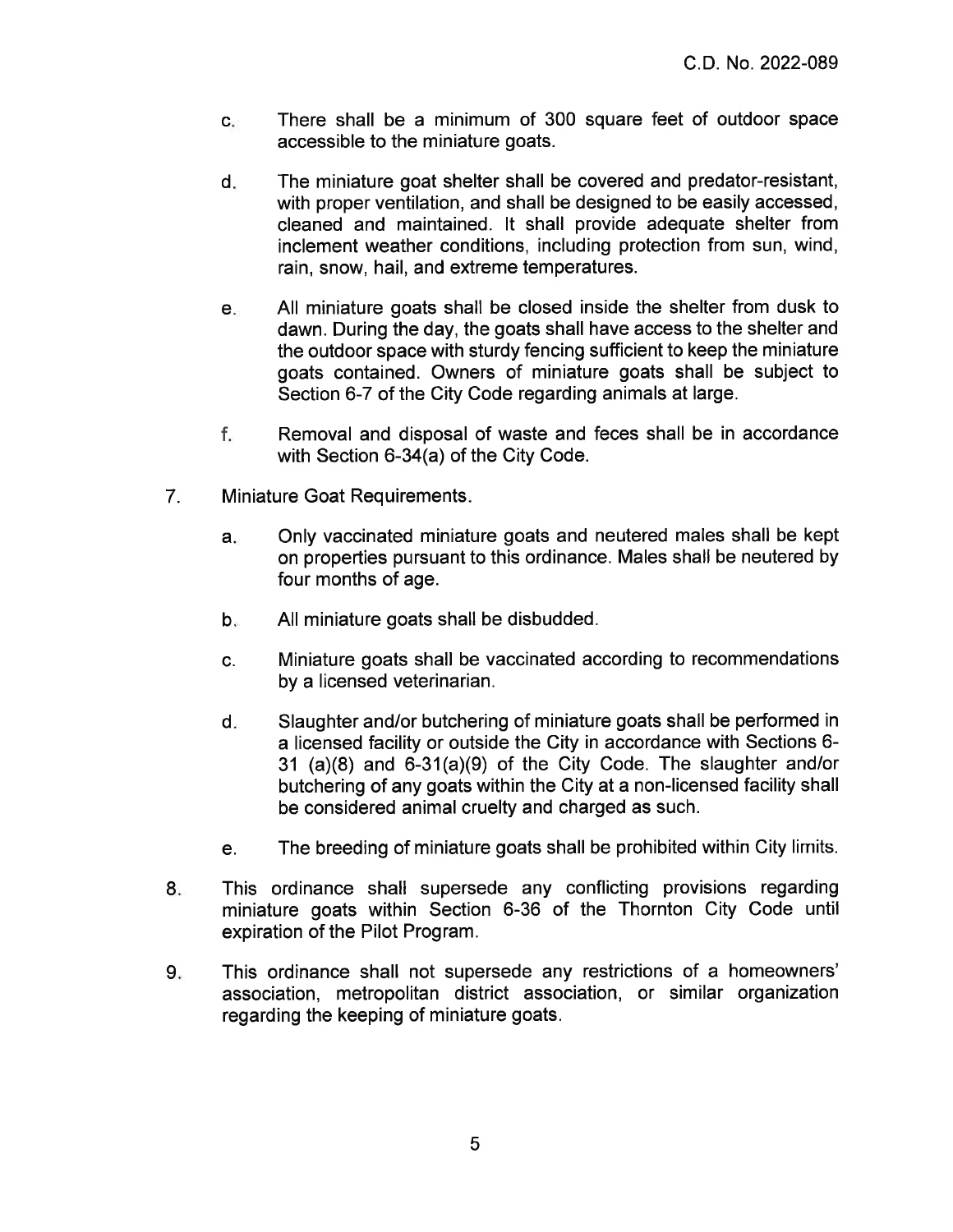- Violation of this ordinance may result in revocation of any permit issued  $10.$ pursuant thereto and also may be subject to the terms of Section 1-8 of the Thornton City Code. Any revocation or denial of a permit shall be a final decision.
- Applications for miniature goat permits shall be available on June 1, 2022.  $11.$
- If any portion of this ordinance is held to be unconstitutional or invalid for  $12.$ any reason, such decision shall not affect the constitutionality or validity of the remaining portions of this ordinance. City Council hereby declares that it would have passed this ordinance and each part hereof irrespective of the fact that any one part be declared unconstitutional or invalid.
- The repeal or amendment of any provision of the Code by this ordinance  $13.$ shall not release, extinguish, alter, modify, or change in whole or in part any penalty, forfeiture, or liability, either civil or criminal, which shall have been incurred under such provision, and each provision shall be treated and held as still remaining in force for the purpose of sustaining any and all proper actions, suits, proceedings, and prosecutions for the enforcement of the penalty, forfeiture, or liability, as well as for the purpose of sustaining any judgment, decree, or order which can or may be rendered, entered, or made in such actions, suits, proceedings, or prosecutions.
- This ordinance shall take effect on second reading. 14.

INTRODUCED, READ, PASSED on first reading, ordered posted in full, and title ordered published by the City Council of the City of Thornton, Colorado, on May 10, 2022.

PASSED AND ADOPTED on second and final reading on May 24, 2022.

CITY OF THORNTON, COLORADO

Jan Kulmana

ATTEST:

Kristen N. Rosenbaum, City Clerk

THIS ORDINANCE IS ON FILE IN THE CITY CLERK'S OFFICE FOR PUBLIC INSPECTION.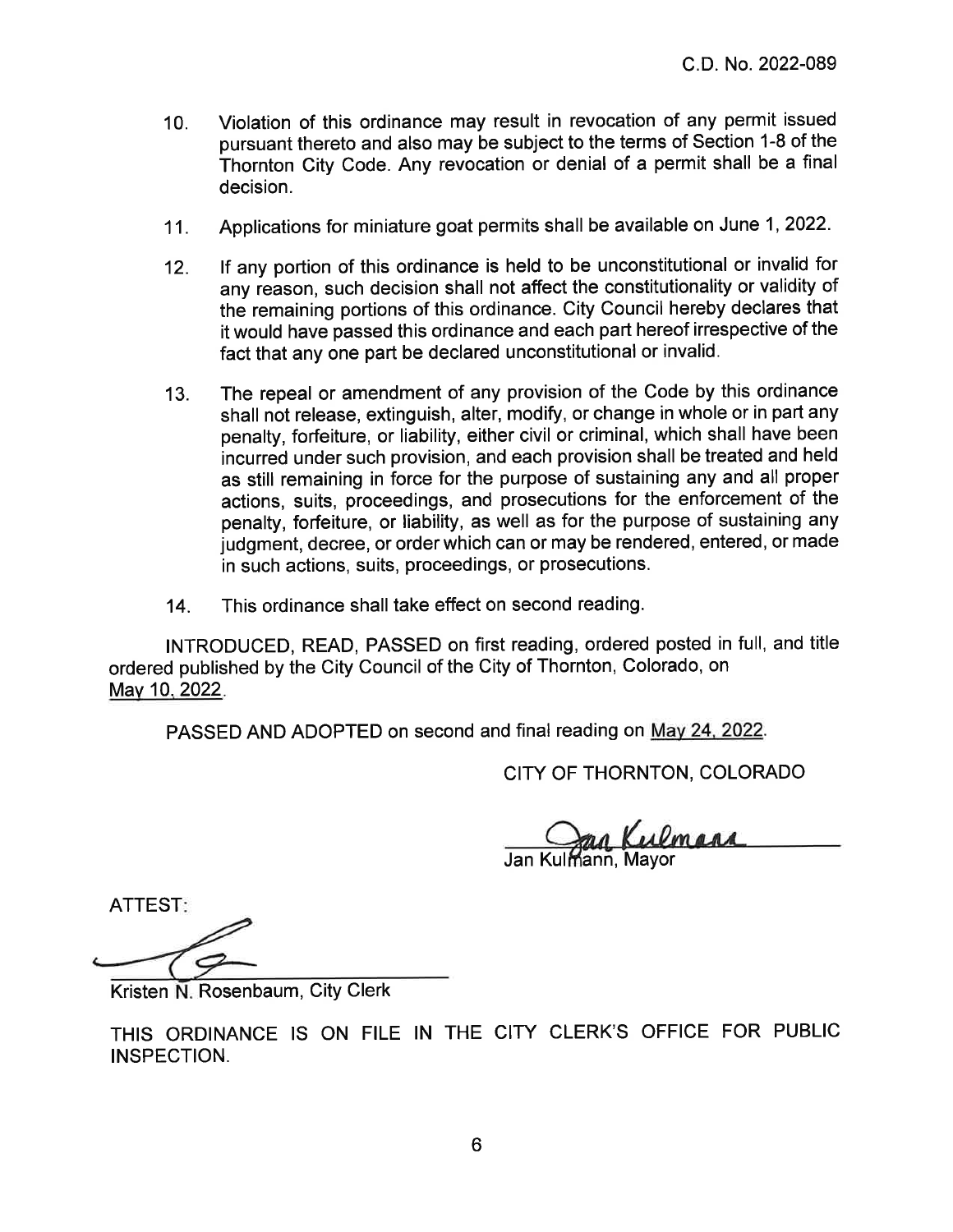APPROVED AS TO LEGAL FORM:

Tami<sup>Y</sup>ellico, City Attorney

**PUBLICATION:** 

Posted at City Hall, Margaret W. Carpenter Recreation Center, Thornton Active Adult Center, and Trail Winds Recreation Center after first and second readings.

Published on the City's official website after first reading on May 11, 2022, and after second and final reading on May 25, 2022.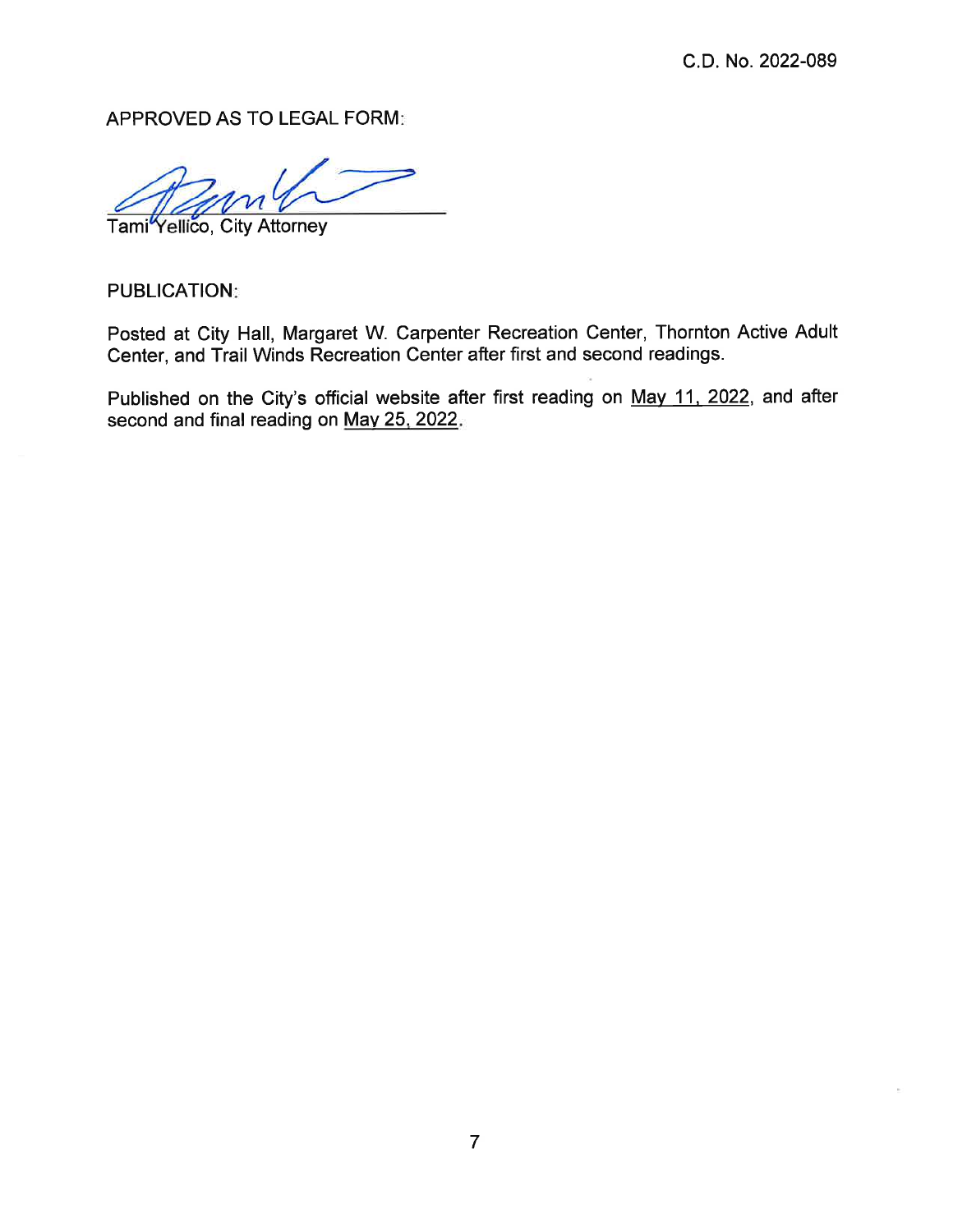Miniature goats can make great pets who also provide ancillary benefits such as milk or fiber. Before deciding to keep goats on your residential property, it is important to understand that goats have different needs than a dog or cat. The following is a list of basic information to consider in addition to a list of resources to consult for more information:

Miniature Goats in Thornton

- Miniature goat keeping in Thornton is only permitted through a Pilot Program. The Pilot Program has an initial term of approximately one year. After that time frame has expired City Council must take action to extend the program. Any miniature goats allowed during the Pilot Program will be allowed to remain within the City until their passing should the Pilot Program not be continued.
- In the City of Thornton, if you are going to keep miniature goats on a residential property, you must keep two miniature goats. The goats must be disbudded (hornless) females or neutered males no larger than 100 pounds at full maturity.

# Shelter and Outdoor Space

- The goats will need a minimum of 300 square feet of outdoor space in a sturdy pen.
- The pen should be made of sturdy fencing material as goats love to lean into and rub their coat on fences. Chicken wire is not sturdy enough and goats can pull wooden slats off fences and trap their heads in the opening that is left. Woven wire or chain link would be a good choice. The fence should be at least four feet (48 inches) tall.
- Consider providing opportunities for your goats to play and climb, just be careful not to locate any play structures too close to the fence or your goats may be able to jump out of the pen.
- Each goat will also need a shelter that provides at least 25 square feet of space for each goat (50 square feet for both goats). The shelter should be located in the rear yard of the property and must be set back a minimum of five feet from the property lines.
- The shelter should have a raised floor, be draft-free, have good ventilation, be easy to clean, and enclose the goats overnight to keep them dry and safe from predators.
- Consider whether the shelter will also be the place where you feed and water your goats. Will you need storage for feed and supplies? Will you need a light or water source inside the structure?

# Milking and Kids

- If you are interested in the milk that a doe can provide, keep in mind that you will need to breed her. Breeding is not permitted inside the City, so you will have to take your doe to a buck outside of the City for breeding.
- Does can produce milk for approximately 300 days.
- Make sure you have considered who will care for your goats if you go on vacation or become ill. While a neighbor can easily feed goats, it may be difficult to find someone willing to milk your lactating goat(s) while you are away. Milking typically occurs twice a day, ideally at the same time each day.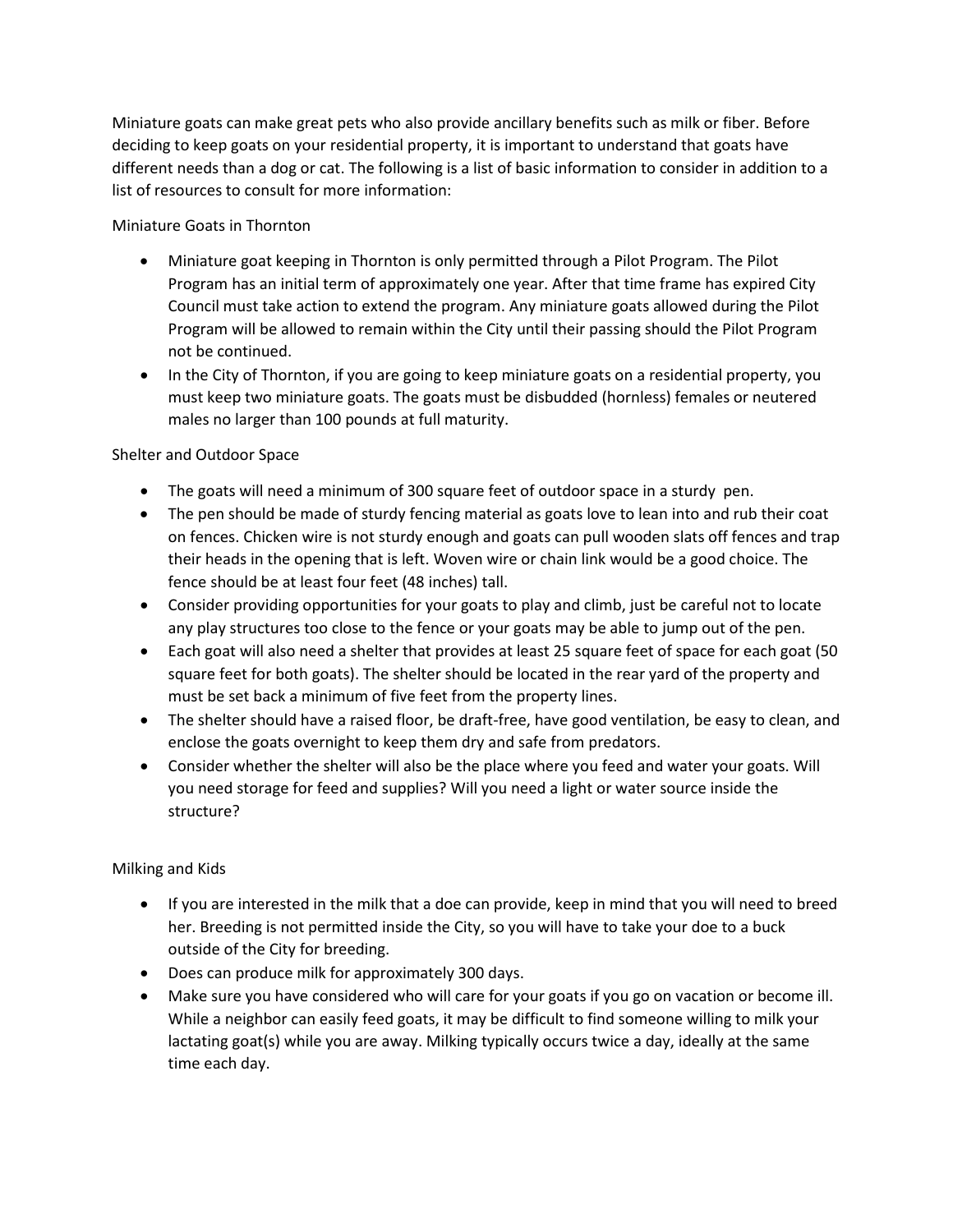- When you breed goats, you'll eventually get to experience the kid birthing process. The gestation period for goats is 21 weeks. While many times the doe can handle this process on her own, there may be situations that require your intervention. Review the resources at the bottom of this document so you are prepared for this experience.
- If you decide to breed your goat(s), you will be responsible for finding a home for her kids before they are 3 months old. You will also be responsible for their care, which can include disbudding (burning emerging horns to prevent them from growing), castration, vaccinations, and bottle-feeding, if the kid refuses to nurse from the doe.

# Feeding and Nutrition

- Goats are ruminants, which means they have a different digestive system than humans, dogs, or cats. Goats have a four compartment stomach comprised of the rumen, reticulum, omasum, and abomasum. Goats regurgitate their food (the "cud"), chew it again, and re-swallow it as a normal digestive process. It then travels through the stomach, getting fermented and broken down further along the way to the intestines.
- A goat's digestive system works best on high quality grass hay (or average quality alfalfa). Grains are harder for goats to digest and too much grain can lead to serious diseases such as bloat, acidosis, laminitis, enterotoxemia, etc). Pelleted feed is recommended Make sure you can source food for your goats before you obtain them.
- Goats may need mineral supplements to balance out their diet. You should consult your veterinarian on an appropriate supplement based on their primary diet. In general the supplement should be labeled for sheep or goats.
- Feed should be stored in a secure place or container out of reach of goats, kids, or other animals. Feed should be offered from a feeder and never be placed on the ground. This will prevent your goats from eating too much, prevent feed from being contaminated with urine or feces, prevent disease, and ensure your investment in feed is put to good use.
- Goats typically drink 2 to 3 gallons of water per day and need access to fresh, clean water at all times.

# Healthy Goats

- Average lifespan of 8 to 15 years
- Normal body temperature is between 101.5°F and 104°F
- Normal pulse rate is between 60 and 90 beats per minute
- Normal respiration rate is 15-30 per minute

# Health and Disease

- Hooves should be trimmed by a farrier or experienced person every 2-3 months. Check their hooves regularly for foot scald or foot rot. The affected foot will become pink to red, the skin between the toes may appear slimy, and there may be an offensive odor.
- Make sure your goats are tested for Caprine Arthritic Encephalitis (CAE) and Caseous Lymphadenitis (CL) before you purchase them. These are deadly diseases for goats.
- Goats should be vaccinated for Clostridium perfringens type C and D (overeating disease) and Clostridium tetani (tetanus). Your veterinarian may recommend other vaccinations as well.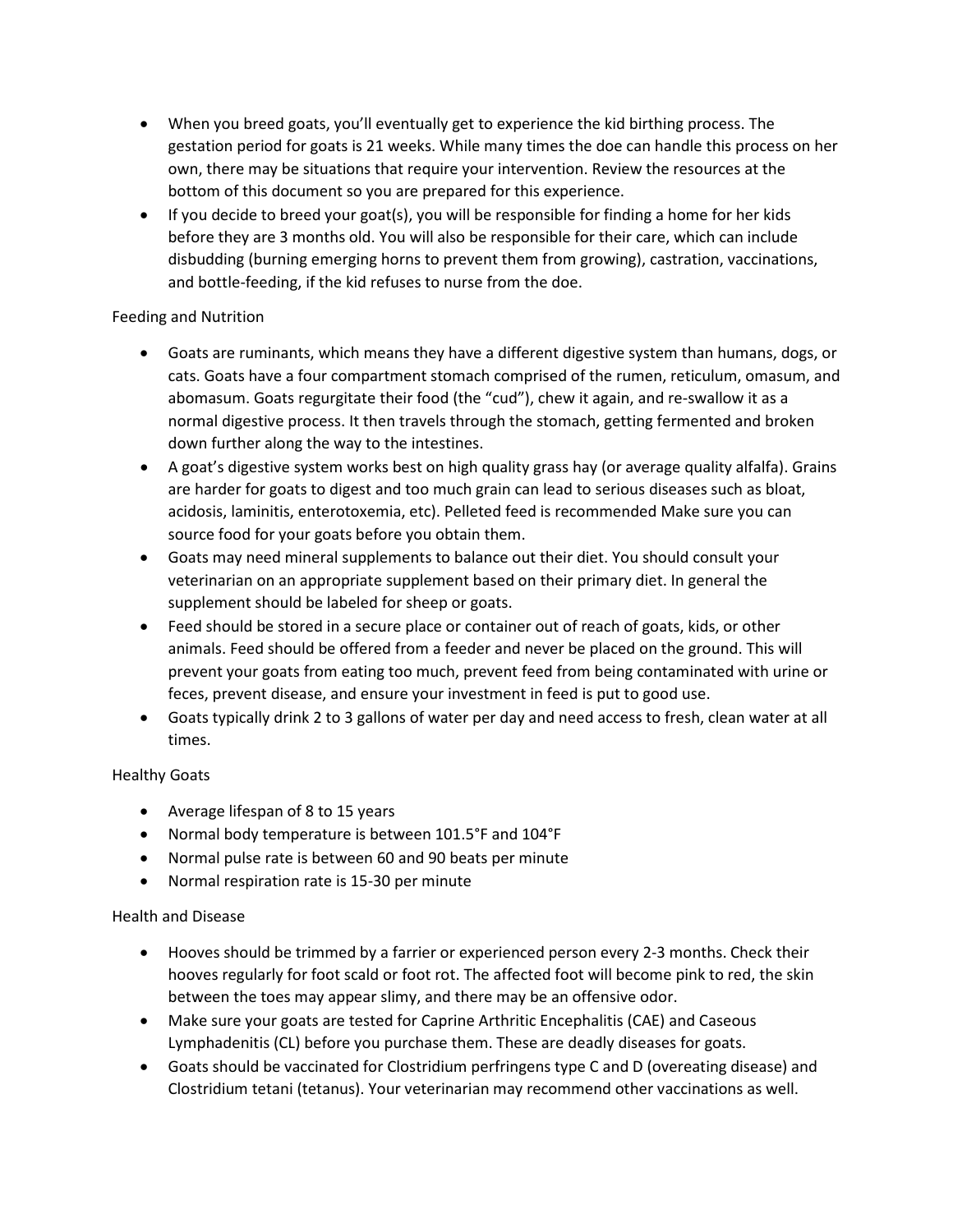- Goats need to stay dry and in a draft-free shelter at night.
- Goats often have internal parasites (worms) and external parasites (lice, fleas, ticks). Talk with your veterinarian on ways to identify or manage parasites.
- Q fever is a zoonotic disease that can be transmitted between goats and humans. Typically, this is transmitted as an aerosol in dust or soil that has been contaminated by birth fluids or animal waste, but this can also be transmitted through unpasteurized milk. In humans, Q fever can be mild or severe with the most serious cases causing heart issues, miscarriage, stillbirth, or other pregnancy complications.
- Another illness that can be transmitted between goats and humans is Orf (sore mouth).
- Humans caring for goats should use biosecurity measures to protect themselves from diseases. The Q Fever Fact Sheet referenced at the bottom of this document suggests a variety of biosecurity measures.
- Call your veterinarian if your goat exhibits unusual behavior or an abnormal appearance.

#### Cleanliness

• Goat bedding and waste should be cleaned often. An accumulation of feces or soiled bedding can be a breeding ground for disease.

#### Resources:

#### Online:

Van Meter, D. *Q Fever Fact Sheet 8.022*. Colorado State University Extension, Dec. 2014, [extension.colostate.edu/docs/pubs/livestk/08022.pdf.](https://extension.colostate.edu/docs/pubs/livestk/08022.pdf)

Goat keeping forum[. www.thegoatspot.net](http://www.thegoatspot.net/)

#### Books:

The Ohio State University Extension. *Goat Resources Handbook*. 2008. OSU Extension Publications. 2017. [https://extensionpubs.osu.edu/goat-resource-handbook/.](https://extensionpubs.osu.edu/goat-resource-handbook/)

Weaver, Sue. *The Backyard Goat: An Introductory Guide to Keeping Productive Pet Goats.* Storey Publishing, 2011. www.storey.com/books/the-backyard-goat/.

#### Area Veterinarians for Goats

Horizon Veterinary Clinic 2730 E Bridge Street Brighton, CO 80601 (303) 659-0385

Animal Clinic, LLC 232 First Street Fort Lupton, CO 80621 (303) 857-6671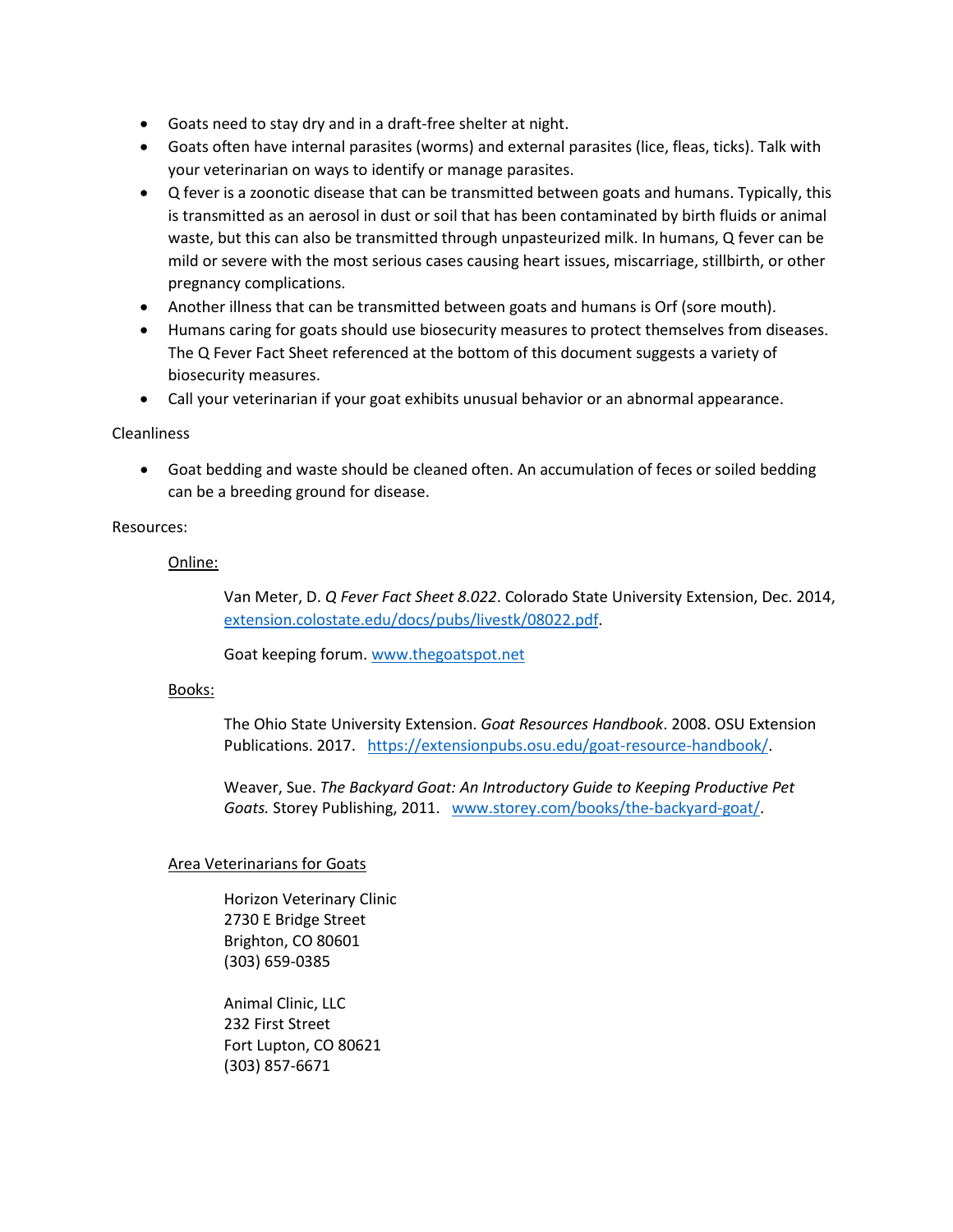**Instructions for Application to the Residential Goat Pilot Program**

- **1) Print the application, then fill out with required information.**
- **2) Gather all necessary documents (which include at minimum a site and shelter plan, and may include landlord permission and/or HOA approval)**
- **3) If you are needing to construct a fence, please contact City Development to find out if there are any restrictions or permits that you may need**
- **4) Bring the completed application and all necessary documents to the Reception desk in the Main Lobby at 9500 Civic Center Dr, Thornton, CO 80229. You will pay your fee here and be issued a receipt. You will then proceed to the Records desk at the Police Department (9551 Civic Center Dr) with your documentation and the Paid receipt.**
- **5) After turning in your application you will be contacted by City staff, who will advise you if you are within the allotted 20 permits. You then have three weeks to complete any necessary modifications to your property in order to meet the requirements of the ordinance.**
- **6) Once you are prepared please send an email to [animalcontrol@thorntonco.gov](mailto:animalcontrol@thorntonco.gov) – include your name, address, and phone number. An animal control officer will be in touch with you.**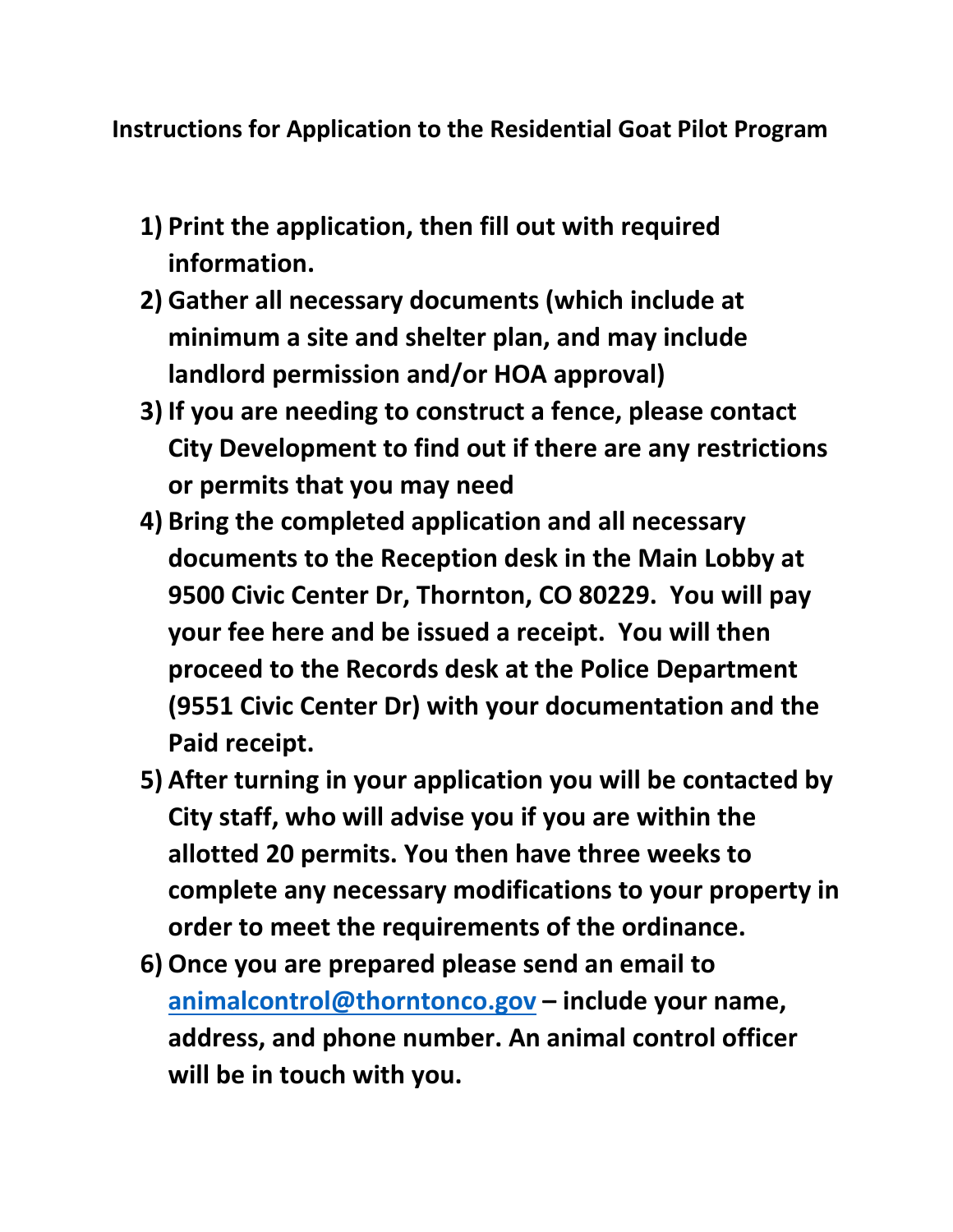# SITE PLAN MINIMUM **REQUIREMENTS**



1234 Goatkeeping Lane, Thornton, CO 80229 (5)

(1) Goat shelter shall be a minimum of 50 square feet, and a maximum of 120 Square feet. Label dimensions of the goat shelter. Square-footage is calculated by multiplying the length (L) of the structure by the width (W) of the structure. (For example, if the shelter floor is 15 feet long, and 8 feet wide, the square-footage of the shelter is  $15x8 = 120$  square feet).

(2) Open space\* must be at least 300 square feet. Label the dimensions of the open space. Square-footage is calculated by multiplying the length (L) of the open-space by the width (W) of the open-space. (For example, if the fenced area is 20 feet long, and 20 feet wide, then the square-footage of the area is  $20x20 = 400$  square feet).

(3) Shelter should be set back at least 5 feet from the property line.

(4) Label all easements on the property. Easements must stay open and unobstructed.

(5) Include address on site plan.

# \*Note: All fences over 30 inches in height require a building permit.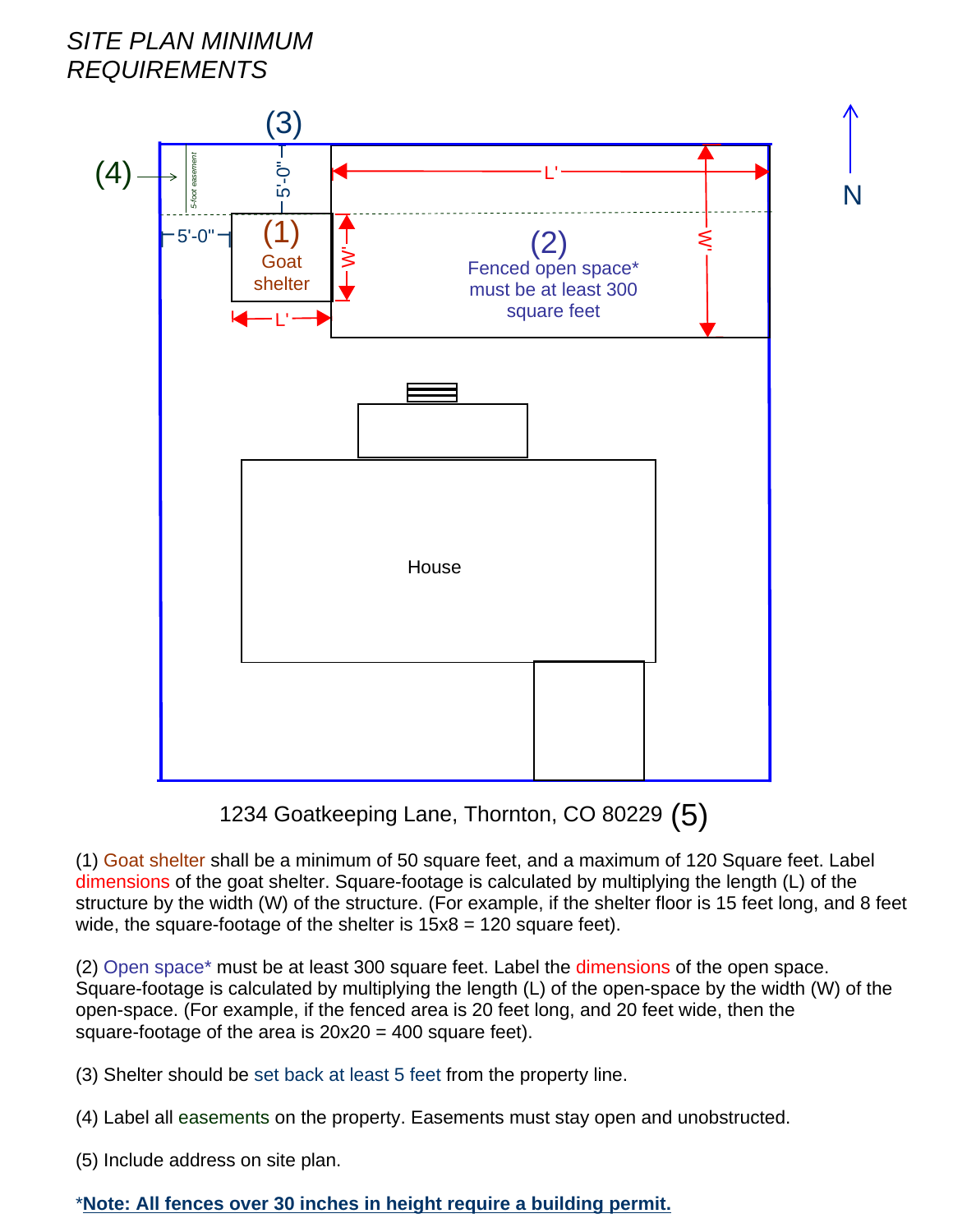

1234 Goatkeeping Lane, Thornton, CO 80229 (5)

(1) Goat shelter shall be a minimum of 50 square feet, and a maximum of 120 Square feet. Label dimensions of the goat shelter. Square-footage is calculated by multiplying the length (L) of the structure by the width (W) of the structure. (For example, if the shelter floor is 15 feet long, and 8 feet wide, the square-footage of the shelter is  $15x8 = 120$  square feet).

(2) Open space\* must be at least 300 square feet. Label the square-footage of the area and draw fence line. Square-footage is calculated by multiplying the length (L) of the open-space by the width (W) of the open-space. (For example, if the fenced area is 20 feet long, and 20 feet wide, then the square-footage of the area is  $20x20 = 400$  square feet).

(3) Shelter should be set back at least 5 feet from the property line.

- (4) Label all easements on the property. Easements must stay open and unobstructed.
- (5) Include address on site plan.

# \*Note: All fences over 30 inches in height require a building permit.